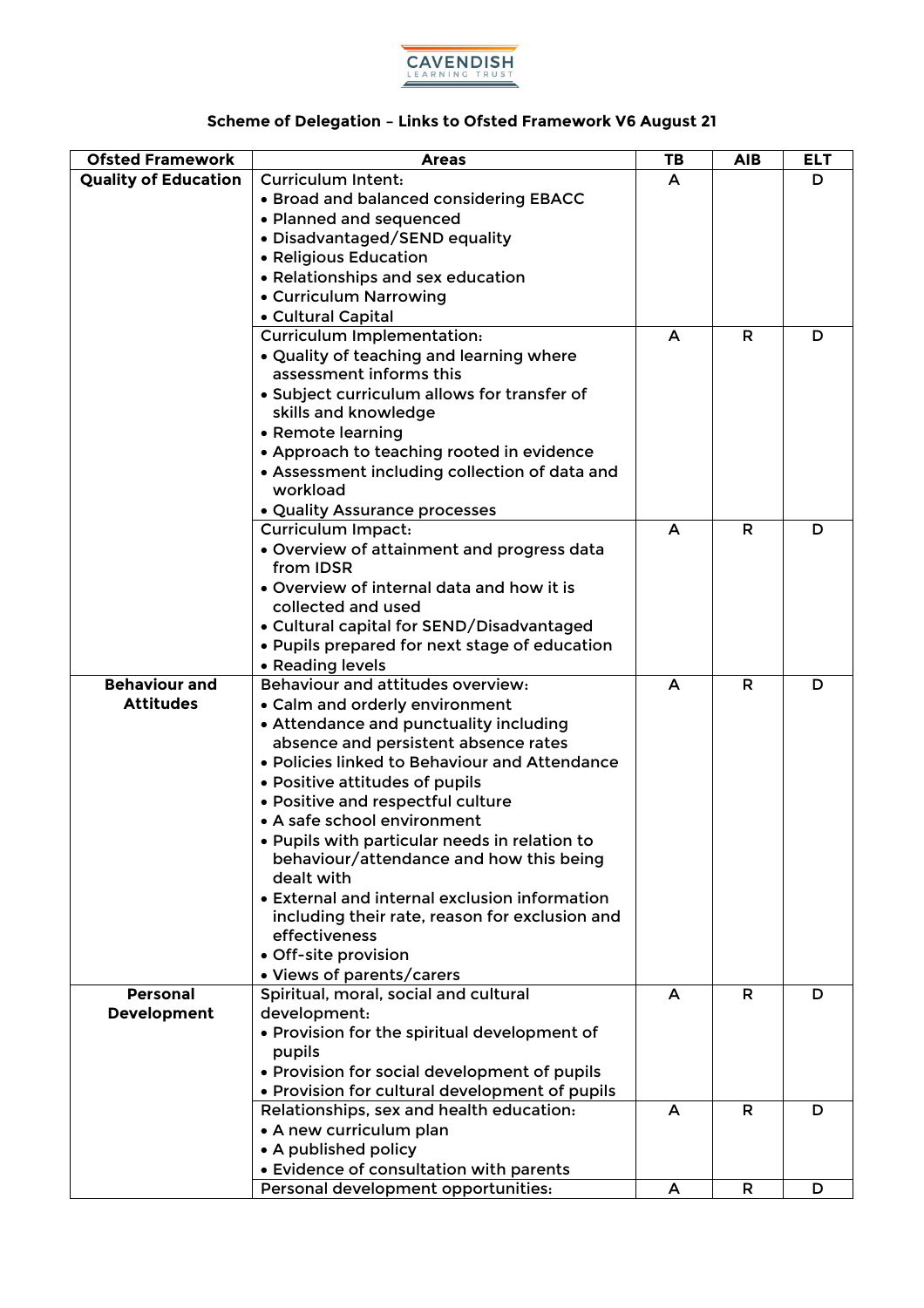

|                   | • Range, quality and take up of extra-                            |       |    |     |
|-------------------|-------------------------------------------------------------------|-------|----|-----|
|                   | curricular activities                                             |       |    |     |
|                   | • How subjects promote personal                                   |       |    |     |
|                   | development                                                       |       |    |     |
|                   | • How other activities support British Values                     |       |    |     |
|                   | e.g. curriculum, assemblies, visits                               |       |    |     |
|                   | • Opportunity for debate and discussion                           |       |    |     |
|                   | Careers information, education, advice and                        | A     | R  | D   |
|                   | guidance:                                                         |       |    |     |
|                   | • Provide unbiased careers advice                                 |       |    |     |
|                   | • Opportunities for training provides to speak                    |       |    |     |
|                   | to pupils                                                         |       |    |     |
|                   | • Policy statement on the education and                           |       |    |     |
|                   | training options                                                  |       |    |     |
|                   | • Use of Gatsby benchmarks<br>· Published information on CIEAG    |       |    |     |
| Leadership and    | Leadership overview:                                              | A     |    | R/D |
| <b>Management</b> | · High expectations on a day-to-day basis                         |       |    |     |
|                   | • Education provision for better outcomes                         |       |    |     |
|                   | • Professional development                                        |       |    |     |
|                   | • Quality assurance                                               |       |    |     |
|                   | . Workload and well-being of staff                                |       |    |     |
|                   | • Leaders and governance understand their                         |       |    |     |
|                   | roles                                                             |       |    |     |
|                   | Governance:                                                       | A/R/D |    | D   |
|                   | • Responsibility for Governance                                   |       |    |     |
|                   | • Delegated responsibilities                                      |       |    |     |
|                   | • Governance handbook being followed                              |       |    |     |
|                   | • Clarity of vision, ethos and strategic                          |       |    |     |
|                   | direction                                                         |       |    |     |
|                   | • How leaders are held to account                                 |       |    |     |
|                   | • Financial performance                                           |       |    |     |
|                   | Pupil Premium and catch-up funding:                               | A     | R  | D   |
|                   | • Level of funding received.                                      |       |    |     |
|                   | • Monitoring how the funding has been spent,                      |       |    |     |
|                   | the rationale and intended impact                                 |       |    |     |
|                   | • Monitoring the attainment and progress of                       |       |    |     |
|                   | disadvantaged children                                            |       |    |     |
|                   | Off-site provision:                                               | A     | R. | D   |
|                   | • The reason why off-site provision is being                      |       |    |     |
|                   | used                                                              |       |    |     |
|                   | • Appropriate checks on registration status of                    |       |    |     |
|                   | the provision                                                     |       |    |     |
|                   | • Safeguarding checks on the provision                            |       |    |     |
|                   | • Ensure that the curriculum for the pupil is                     |       |    |     |
|                   | broad and balanced                                                |       |    |     |
|                   | • Attendance and behaviour of pupils                              |       |    |     |
|                   | • Promotion of personal development                               |       |    |     |
|                   | Gaming:                                                           | A     | R  | D   |
|                   | • Checks completed on whether there are                           |       |    |     |
|                   | unusual entry patterns.                                           |       |    |     |
|                   | Inclusion and off-rolling:                                        | A     |    | D   |
|                   | • Early identification of children who may be                     |       |    |     |
|                   | disadvantaged or have additional needs or<br>barriers to learning |       |    |     |
|                   | . The school meets the need of these pupil's                      |       |    |     |
|                   | by considering additional support                                 |       |    |     |
|                   |                                                                   |       |    |     |